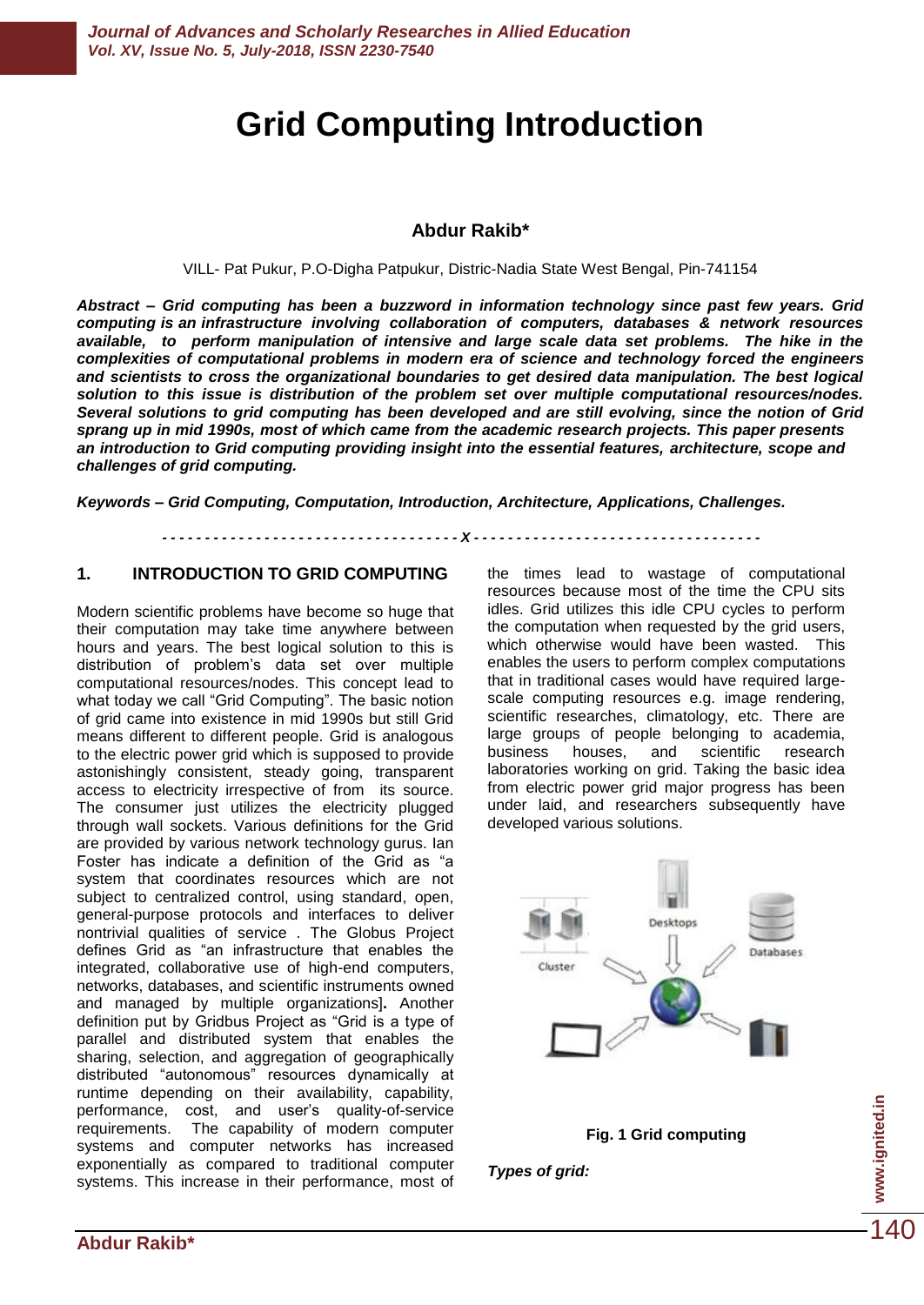On the basis of use grid computing can be divided into different types:

**Computational grids:** These type of grid are meant to provide secure access to computational resources, sufficient enough to perform processing of computational problems which otherwise would have required high computing power machines.

**Collaboration grid:** With the advances in network hardware resources and internet services, demand for better collaboration has increased. Such desired collaboration is best possible with these kinds of grids.

**Utility Grid:** In this type of grid not only CPU cycles are shared, also other softwares and special peripherals like sensors are also shared.

**Network grid:** Even if we have computational machines with enough computational power as a part of grid but with poor network communication one can't utilize those machines optimally. Network grid provides high performance communication using data caching between nodes there by speed-up communication with each cache nodes acting as router.

**Data grid:** There are two things, data and computation over that data. Data grid provides the support for data storage other data related services like data discovery, handling, publication, etc.

# **II. GRID ARCHITECTURE:**

In grid computing infrastructure resources belong to and come from physically scattered administrative domains to collectively provide various resources (data, computing, and network) to the users. In a grid, computing nodes might not be placed at common physical location but can be independently operated from different locations. Each computer on the grid is a distinct computer [6]**.** Collection of servers clustered together to work out a common problem forms a grid [7]**.** The computers joined to form a grid may even have different hardware and operating systems.

Grid consists of a layered architecture model providing protocols and service at five different layers represented by Fig.2.

**Fabric layer:** Fabric layer sits at the bottom of this layered architecture; it provides shareable resources such as network bandwidth, CPU time, memories, scientific instruments like sensors, telescope, etc. Data received by sensors at this layer can be transmitted directly to other computational nodes or can be stored in the database over grid. Standard grid protocols are responsible for resource control. Accomplishment of sophisticated sharing operation is the measure for quality of this layer. Operating system, queuing systems and processing kernels also form the part of this layer.

**Connectivity layer:** This layer specifies the protocols for secure and easy access. Protocols related to communication and authentication required for transactions are placed in this layer. These communication protocols permit the exchange of data<br>between resource layer and fabric layer. between resource layer and fabric layer. Authentication protocols are meant to provide secure cryptographic mechanisms for identification of users and resources. E.g. GSI –Grid Security Infrastructure (built around existing TLS protocols).

**Resource layer:** This layer specifies the protocols for operating with shared resources. Resource layer build on the connectivity layer's communication and authentication protocols to define Application Program Interfaces (API) and software development kit<br>(SDK) for secure negotiation, accounting, (SDK) for secure negotiation, accounting, initiation, control, monitoring and payment of sharing resources. E.g. GRIP (Grid resource Information Protocol; based on LDAP), GRAM (Andre Rigland, 2010). (Grid Resource Access and Management) for allocation and monitoring of resources.



**Fig. 2 Grid architecture**

**Collective layer:** This layer consists of general purpose utilities. Any collaborative operations in the shared resources are placed in this layer and it coordinates sharing of resources like directory services, co-allocation, scheduling, brokering services, monitoring and diagnostic services, data replication services.

**Application layer:** At the top of the grid layered architecture sits the application layer. This layer consists of application which the user will implement. Moreover, this layer provides interface to the users and administrators to interact with the grid.

# **III. APPLICATION OF GRID COMPUTING**

Grid makes an optimized use of resources, utilizing the CPU cycles which otherwise would have been wasted. With this the users can get extra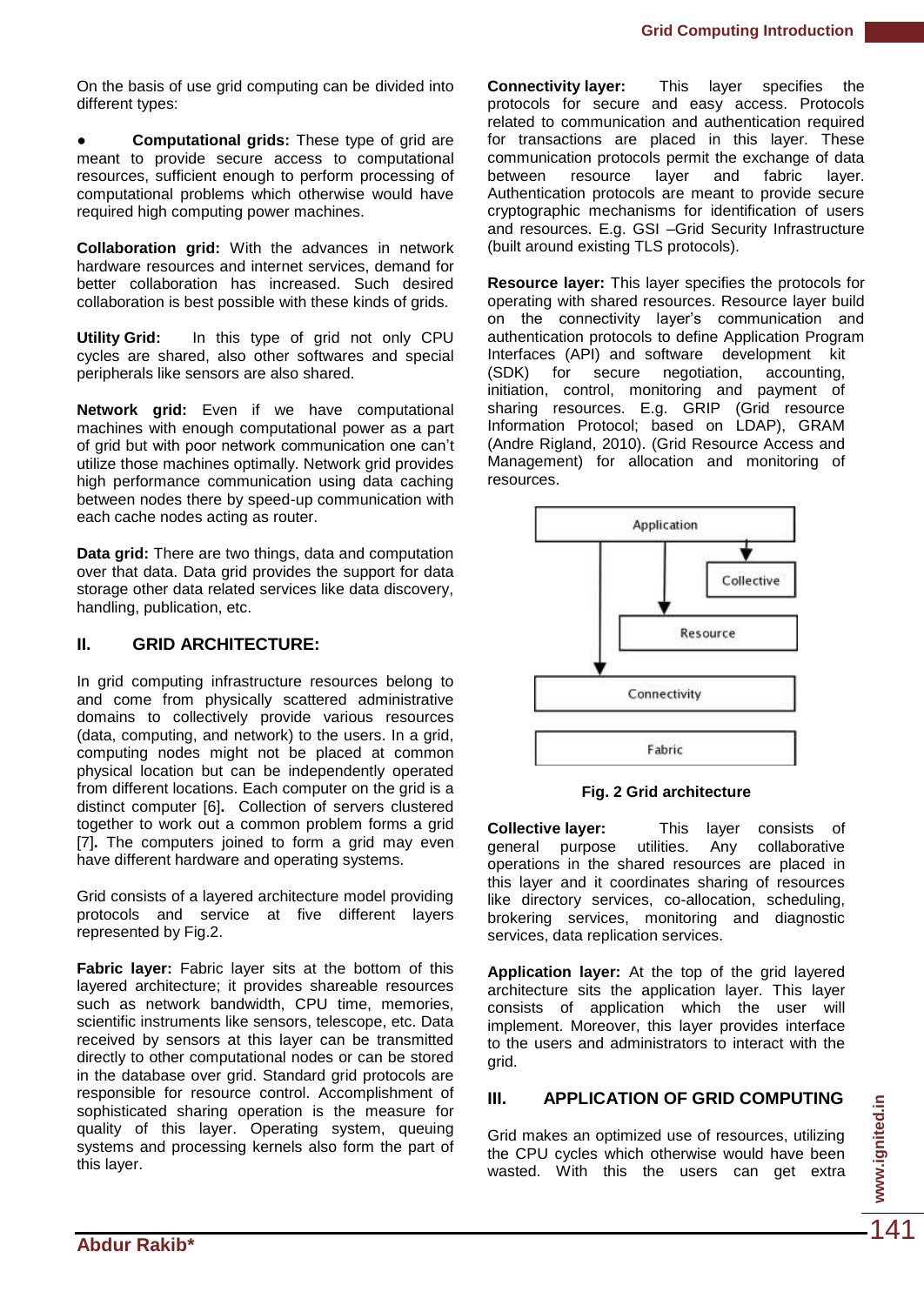#### *Journal of Advances and Scholarly Researches in Allied Education Vol. XV, Issue No. 5, July-2018, ISSN 2230-7540*

computation resource and thus can process their large-scale computational problems thus solving a complex problem to the computational level of a supercomputer. With this fundamental work scenario of Grid computing, it has a long litany of usages going from small academic project requirement to scientific laboratories used for extra-terrestrial activity.

There are four important procedures which must be carried out in a distributed computing system before it can be called The Grid. These are the Authorization, Authentication, Resource Access and Resource Discovery. These four vital procedures lead to the idea of Virtual Organizations of collaborators who share resources over a Grid. Above mentioned four procedures are the series of steps too from task submission to the grid and getting task executed over grid.

Major benefits which can be utilized by application of grid are the following (Ferreira et. al., 2005).:

- Improved efficiency/reduced costs.
- ► Optimized utilization of underutilized resources.
- Exploiting underutilized resources
- Virtual resources and Virtual Organization (VO)
- Increase capacity and productivity
- Parallel processing capacity
- ► Resource balancing
- Heterogeneous system support
- Reduced time of result.

Grid computing provides a way for computation of high data intensive problems like financial modelling, protein folding, climate/weather modeling, image rendering, earthquake simulation, etc.

The various domains in which grid computing is utilized are the following:

**Engineering Design and Automation:** Computational aerodynamics, artificial intelligence and automation, finite-element analyses, remote sensing applications, pattern recognition, computer vision, image processing, etc.

**Medical, Military and Basic Research:** Polymer chemistry, medical imaging, nuclear weapon design, problem of quantum mechanics, etc.

**Predictive Modelling and Simulation:** Flood warning, socio-economic and government use, numerical weather forecasting, astrophysics (Modelling of Black holes and Astronomical formations), semiconductor simulation, Oceanography, human genome sequencing, etc.

**Energy Resource Exploration:** Plasma Fusion power, seismic exploration, nuclear reactor safety, reservoir modelling, etc.

**Visualization (Jacob, et. al., 2005):** computergenerated graphics, films and animations, data visualization, etc.

Grid is becoming a culture among researchers and people in academia changing the way they collaborate to make scientific discoveries (Jiang, et. al., 2007).

#### **IV. CHALLENGES TO GRID COMPUTING:**

Although tremendous benefit can be drawn from grid computing but road to grid is not free of jerks. Inherent nature of grid i.e. heterogeneity of software and hardware, handling wide spread resources, control of different organizations pose serious challenges before the researchers. Many scientific problems which cannot be tested practically are simulated over grid. But this simulation in itself is a challenge for grid because no standard has yet been developed for simulation over grid. Moreover, simulation models developed for traditional hardware systems are not valid for the modern systems [11]**.** No doubt grid computing seems like a promising solution to eliminate the resource islands and to provide resources and services over internet in a transparent way. But to achieve all above, we need to analyses the current barriers and challenges in developing, deploying, promoting and use of grid computing.

The various challenges to the grid are the following:

- Grid reliability:
- Scheduling of tasks
- **Load balancing**
- Resource monitoring
- Service availability
- Distributed management (Foster, 2002).
- Availability of data

**www.ignited.in**

www.ignited.in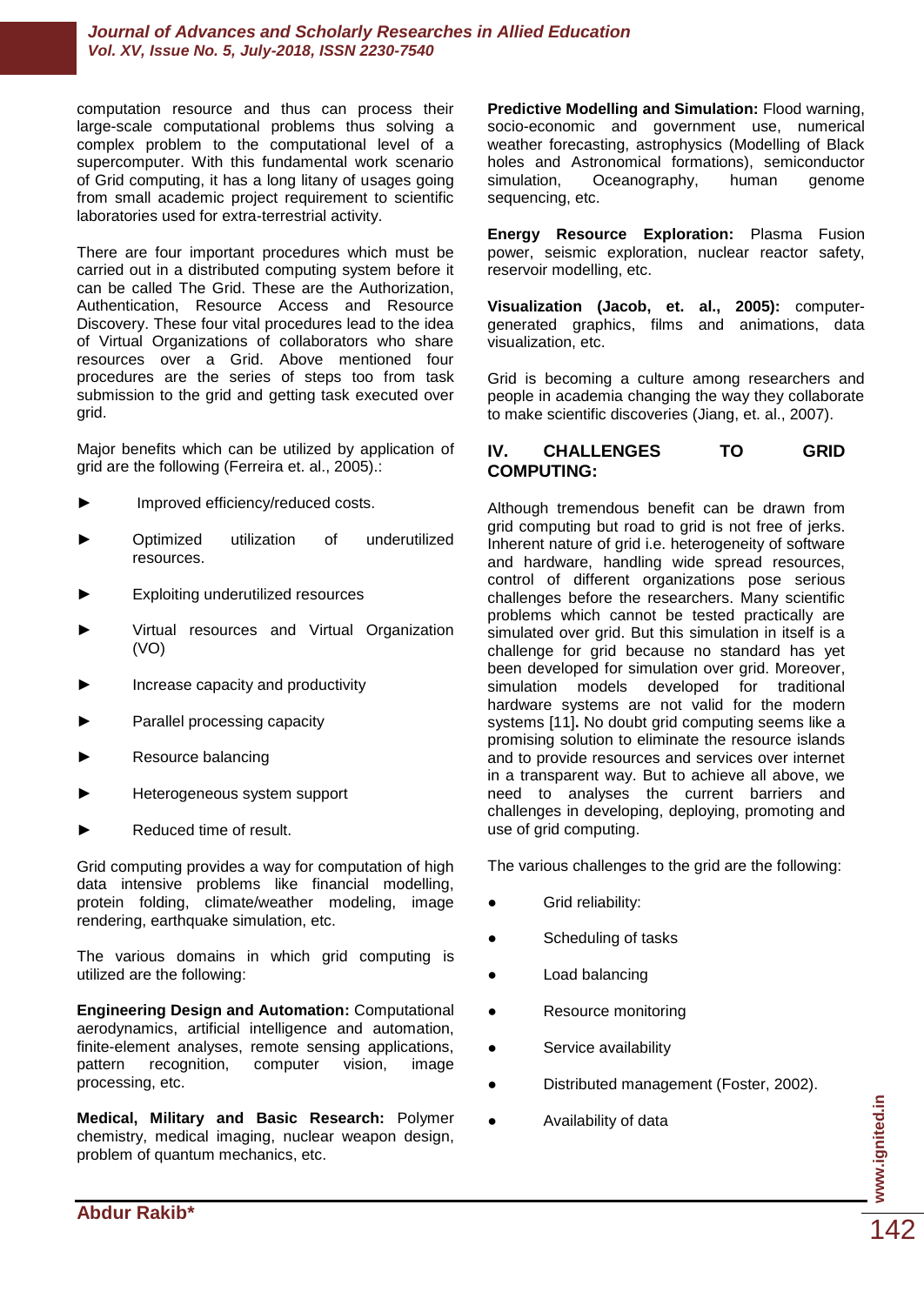- Uniform user friendly environment.
- **Grid application development**
- Standard protocols
- Efficient algorithms and problem solving methods
- Programming models and tools
- Management and administration of grid
- Performance analysis and resource monitoring
- Centralized management

The list of grid challenges is not limited to the above. There are various other challenges to grid like hidden costs, no widely accepted definition and scope of grid computing, lack of significant applications for grid, availability of widely accepted standard protocols to control and manage grid and much more. All these leading to the shift of user's attention from grid computing to service computing. Above mentioned issues forces to rethink, "for what indeed the grid computing is".

## **V. CONCLUSION AND FUTURE SCOPE:**

Despite substantial research in grid computing certain issues are still holding back grid computing from becoming widespread in its use. Today Grid computing has been utilized by most of the scientific<br>domains like astronomy, biological science, domains like astronomy, biological science, climatology, and much more. But the prime requisite for using grid is high speed internet, if one does not have a high speed internet one cannot get the best benefits from grid. This has been holding back grid for long. On one end of grid is high computation and optimized utilization of resources and at other the ability to manage distributed and heterogeneous systems. We need security with high availability of data and resources on demand and at the same time ease of access to implement these. On-demand provisioning of resources and more secure protocols for users and service providers to monitor and arrange payment is still a necessary requirement for commercial utilization of grid. No doubt grid computing is still evolving and better protocols and standards will be implemented in near future, culled from academia and business houses to speed up the grid evolution process. It will be of interest how various researchers would find new ways to improve grid and move along parallel paths. There is a lot of scope for Grid Computing as more and more complex algorithms are being developed. It is being speculated that grid computing through dedicated fiber optic links, might change the current scenario of broadband and other services providing bandwidth ranging from gigabytes to terabytes.

#### **VI. ACKNOWLEDGMENT**

I would like to express my special thanks and gratitude to my guide Ms. Poonam Dabas who gave me the golden opportunity to write this paper on the topic grid computing, which also helped me in carrying out an intensive research through which I came across so many new concepts and terminologies. I am really thankful to her.

## **REFERENCES:**

- Krishna Nadiminti, Srikumar Venugopal et. al.: "The Gridbus Grid Service Broker and Scheduler (v.2.2) User Guide", [Online] Available: http://www.cloudbus.org/broker/2.2/manual v2.2.pdf
- Ovaise Khan (2005). "Types of Grid", [Online] Available: http://thegridweblog.blogspot.in/2005/10/typ es-of-grids.html.
- [http://cloudcomputingapps.org/what-is-the](http://cloudcomputingapps.org/what-is-the-difference-betweencluster-computing-and-grid-computing.html)[difference-betweencluster-computing-and](http://cloudcomputingapps.org/what-is-the-difference-betweencluster-computing-and-grid-computing.html)[grid-computing.html](http://cloudcomputingapps.org/what-is-the-difference-betweencluster-computing-and-grid-computing.html)
- [http://www.linkedin.com/answers/technology/enterpr](http://www.linkedin.com/answers/technology/enterprisesoftware/TCH_ENT/552522-14941035) [isesoftware/TCH\\_ENT/552522-14941035](http://www.linkedin.com/answers/technology/enterprisesoftware/TCH_ENT/552522-14941035)
- Luis Ferreira, Fabiano Lucchese, Tomoari Yasuda, Chin Yau Lee, Carlos Alexandre Queiroz, Elton Minetto (2005). Antonio Mungioli First Edition (April 2005). Grid Computing in Research and education.
- [http://www.jatit.org/research/introduction\\_grid\\_comp](http://www.jatit.org/research/introduction_grid_computing.htm) [uting.htm](http://www.jatit.org/research/introduction_grid_computing.htm)
- Bart Jacob, Michael Brown, Kentaro Fukui (2005). Nihar Trivedi First Edition (December 2005). Introduction to Grid Computing.
- Congfeng Jiang, Cheng Wang, Xiaohu Liu and Yinghui Zhao (2007). "A survey of Job Scheduling in Grid."
- I. Foster (July 20, 2002). "What is Grid? A three point checklist, Grid Today "vol. 1; no. 6; pp. 22-25
- R. Esposito, P. Mastroserio et. al., (March 2003). ―Standard FTP and Grid FTP Protocols for International Data Transfer in Pamela Satellite Space Experiment". [Online]. Available: [http://arxiv.org/ftp/hep](http://arxiv.org/ftp/hep-ex/papers/0305/0305084.pdf)[ex/papers/0305/0305084.pdf](http://arxiv.org/ftp/hep-ex/papers/0305/0305084.pdf)
- Andre Rigland (2010-12-17). "Cloud Computing-How it is Different from Grid Computing".